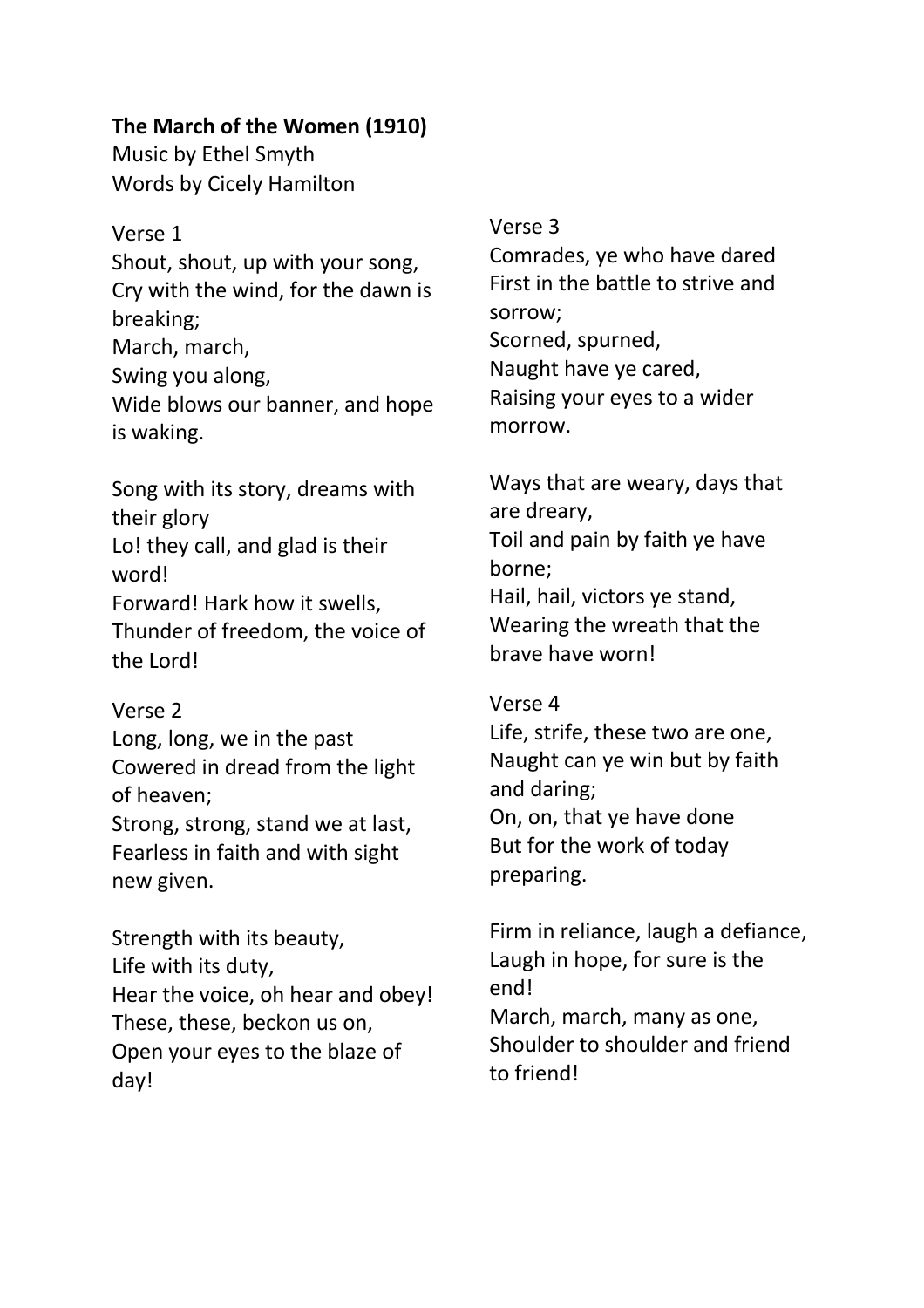

ed. Alexander Jaye - 2021 Edition

# **The March Of The Women**

Ethel Smyth (1858-1944)

Cicely Hamilton *Songs of Sunrise, No.3 (for Unison Voices & Piano)*